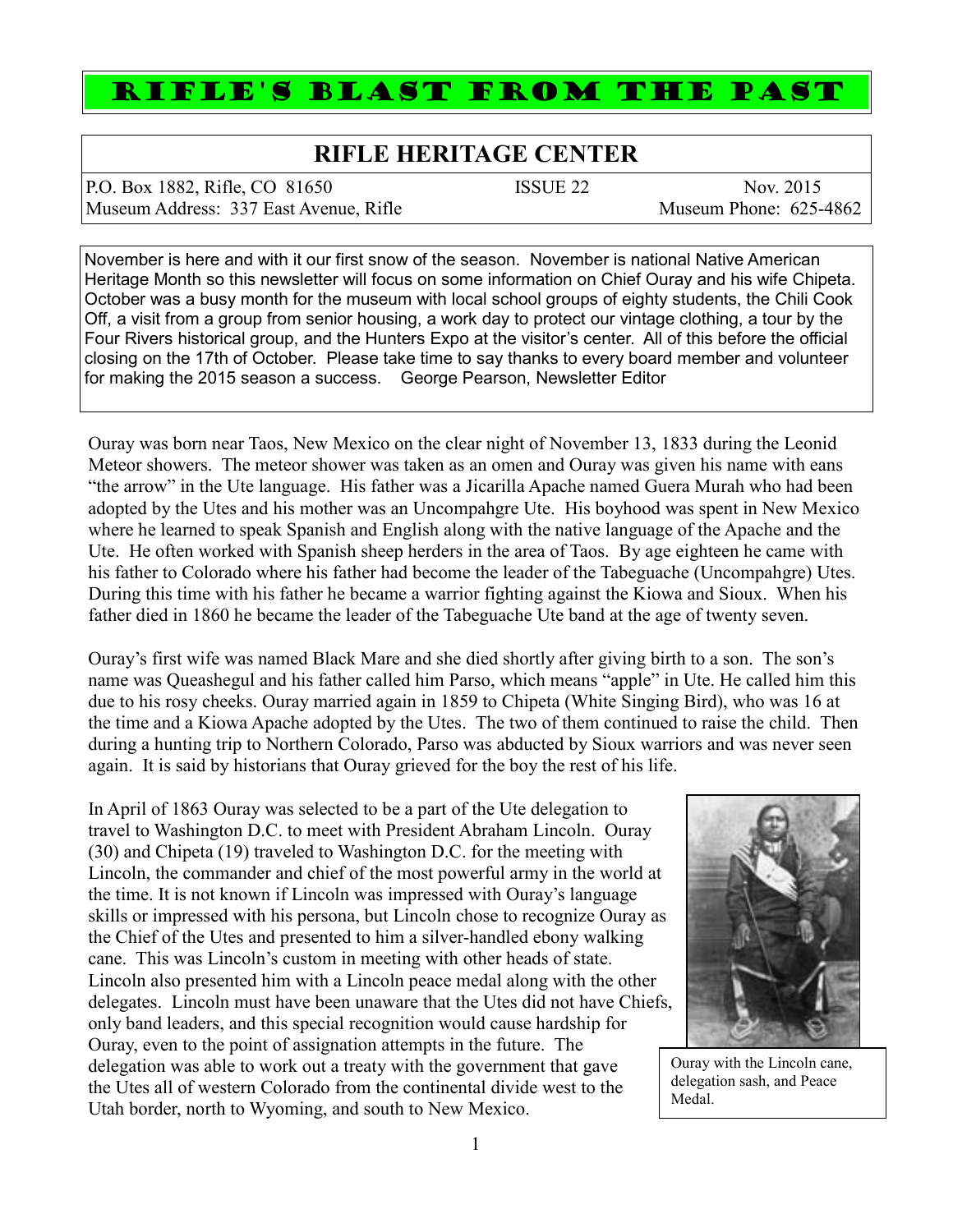

Ouray with the Lincoln cane and Peace Medal.

With the discovery of gold in Western Colorado it became clear to the government that a new treaty was needed, so again Ouray and Chipeta traveled to Washington D.C. On February 5, 1868 they met with President Andrew Johnson, who treated the couple to a tour of the White House. The new treaty, called the Brunot Agreement, caused the Utes to give up the mining districts of Western Colorado.

The treaty did not last and Ouray and Chipeta once again traveled to Washington D.C. in January of 1872. They met with President Ulysses S. Grant at the White House. Assurances where given, but did not last. The couple returned in October of 1873 to again meet with Grant. Much was discussed and promised, but little done by the U.S. government.

On September 29, 1879 the Meeker-Ute uprising occurred. Ouray had no part in the uprising, but again the

government sought him out as the leader of the Utes. He and Chipeta would return to Washington D.C. on March 6, 1880 to testify to Congress. While there, the couple was called to the White House to meet with President Rutherford B. Hayes. After the meeting, Hayes stated that Ouray "was the most intellectual man I've ever conversed with." Ouray tried this hardest to save some of the Ute lands, and

it is probably due to his influence that the Southern Ute and Mountain Ute reservations exist today. However, he came home defeated because despite his best efforts, the Northern Utes were moved out of Western Colorado and the millions of acres of land were opened to settlement, including the Rifle area. Ouray and Chipeta returned to Colorado where Ouray died, it is said, of a broken heart (he had Bright's disease - a form of kidney disease) on August 24, 1880 near the Los Pinos Indian Agency in Southern Colorado. According to Roland McCook, a Ute spokesman, Ute legend is that the Lincoln cane and the Lincoln Peace Medal where buried with him.

Chipeta moved with the Northern Utes to Utah and was active in the tribe. She was summoned to Grand Junction, Colorado by President William H. Taft to help with the celebration of the opening of the Gunnison



Tunnel. She rode with Taft in the motorcade and traveled with him on his special train car.

Chipeta died on the reservation in Utah in August of 1924. It is hard to imagine what she thought of a life where she was treated as royalty by five presidents. We are honored to have items in the museum from this distinguished couple.

2